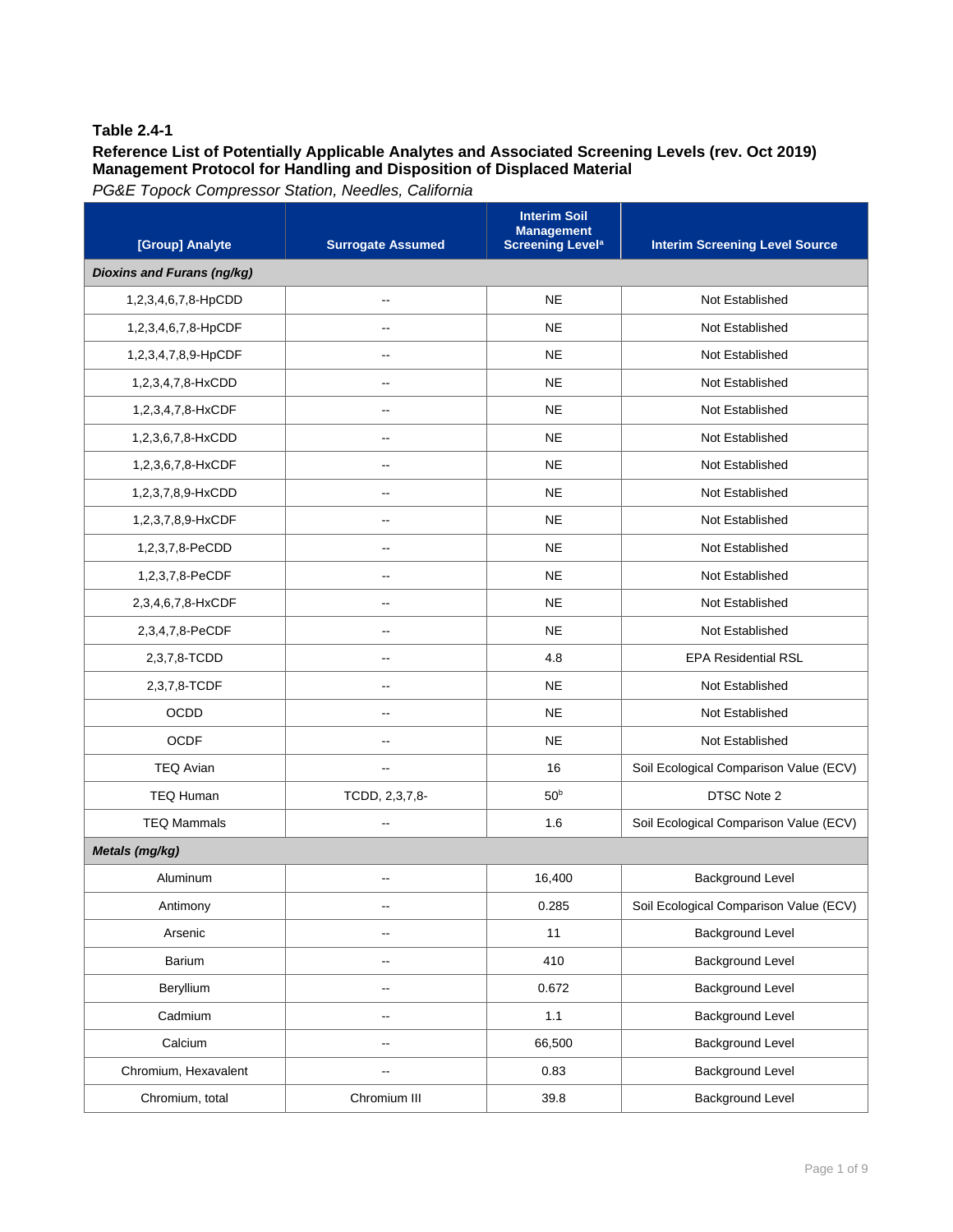# **Reference List of Potentially Applicable Analytes and Associated Screening Levels (rev. Oct 2019) Management Protocol for Handling and Disposition of Displaced Material**

| [Group] Analyte    | <b>Surrogate Assumed</b>                       | <b>Interim Soil</b><br><b>Management</b><br><b>Screening Level<sup>a</sup></b> | <b>Interim Screening Level Source</b>  |
|--------------------|------------------------------------------------|--------------------------------------------------------------------------------|----------------------------------------|
| Cobalt             |                                                | 12.7                                                                           | Background Level                       |
| Copper             |                                                | 16.8                                                                           | <b>Background Level</b>                |
| Cyanide            |                                                | 0.9                                                                            | Soil Ecological Comparison Value (ECV) |
| Iron               | --                                             | 55,000                                                                         | <b>EPA Residential RSL</b>             |
| Lead               | $-$                                            | 8.39                                                                           | <b>Background Level</b>                |
| Magnesium          |                                                | 12,100                                                                         | <b>Background Level</b>                |
| Manganese          |                                                | 402                                                                            | <b>Background Level</b>                |
| Mercury            | Mercuric Chloride (and other<br>Mercury salts) | 0.0125                                                                         | Soil Ecological Comparison Value (ECV) |
| Molybdenum         | $\overline{\phantom{a}}$                       | 1.37                                                                           | <b>Background Level</b>                |
| Nickel             | $\overline{a}$                                 | 27.3                                                                           | Background Level                       |
| Potassium          | $-$                                            | 4,400                                                                          | <b>Background Level</b>                |
| Selenium           |                                                | 1.47                                                                           | <b>Background Level</b>                |
| Silver             | --                                             | 5.15                                                                           | Soil Ecological Comparison Value (ECV) |
| Sodium             | $\overline{a}$                                 | 2,070                                                                          | <b>Background Level</b>                |
| Thallium           |                                                | 4.56                                                                           | <b>Background Level</b>                |
| Vanadium           |                                                | 52.2                                                                           | Background Level                       |
| Zinc               |                                                | 58                                                                             | <b>Background Level</b>                |
| Pesticides (µg/kg) |                                                |                                                                                |                                        |
| $4,4$ -DDD         | --                                             | 21                                                                             | Soil Ecological Comparison Value (ECV) |
| 4,4-DDE            | $-$                                            | 21                                                                             | Soil Ecological Comparison Value (ECV) |
| $4,4$ -DDT         | $\overline{a}$                                 | 21                                                                             | Soil Ecological Comparison Value (ECV) |
| Aldrin             | $\overline{a}$                                 | 39                                                                             | <b>EPA Residential RSL</b>             |
| alpha-BHC          | --                                             | 86                                                                             | <b>EPA Residential RSL</b>             |
| alpha-Chlordane    | Chlordane                                      | 470                                                                            | Soil Ecological Comparison Value (ECV) |
| beta-BHC           | $\overline{\phantom{a}}$                       | 300                                                                            | <b>EPA Residential RSL</b>             |
| delta-BHC          | beta-BHC                                       | 300                                                                            | <b>EPA Residential RSL</b>             |
| Dieldrin           | $\overline{\phantom{a}}$                       | $\,$ 5 $\,$                                                                    | Soil Ecological Comparison Value (ECV) |
| Endo sulfan I      | Endosulfan                                     | 470,000                                                                        | <b>EPA Residential RSL</b>             |
| Endo sulfan II     | Endosulfan                                     | 470,000                                                                        | <b>EPA Residential RSL</b>             |
| Endosulfan sulfate | Endosulfan                                     | 470,000                                                                        | <b>EPA Residential RSL</b>             |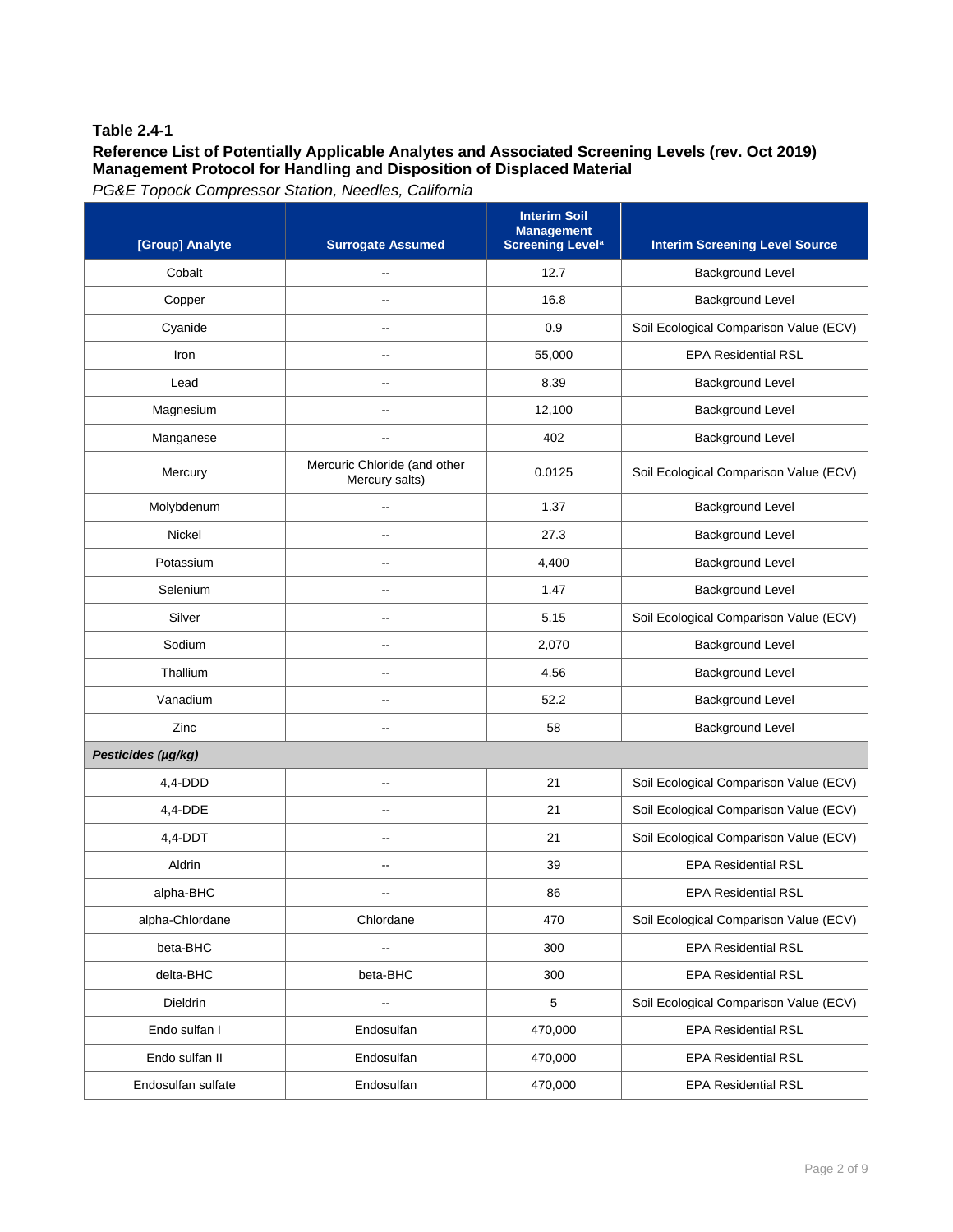# **Reference List of Potentially Applicable Analytes and Associated Screening Levels (rev. Oct 2019) Management Protocol for Handling and Disposition of Displaced Material**

| [Group] Analyte                   | <b>Surrogate Assumed</b> | <b>Interim Soil</b><br><b>Management</b><br><b>Screening Level<sup>a</sup></b> | <b>Interim Screening Level Source</b>  |
|-----------------------------------|--------------------------|--------------------------------------------------------------------------------|----------------------------------------|
| Endrin                            |                          | 19,000                                                                         | <b>EPA Residential RSL</b>             |
| Endrin aldehyde                   | Endrin                   | 19,000                                                                         | <b>EPA Residential RSL</b>             |
| Endrin ketone                     | Endrin                   | 19,000                                                                         | <b>EPA Residential RSL</b>             |
| gamma-BHC (Lindane)               |                          | 570                                                                            | <b>EPA Residential RSL</b>             |
| gamma-Chlordane                   | Chlordane                | 1.700                                                                          | <b>EPA Residential RSL</b>             |
| Heptachlor                        |                          | 130                                                                            | <b>EPA Residential RSL</b>             |
| Heptachlor Epoxide                |                          | 70                                                                             | <b>EPA Residential RSL</b>             |
| Methoxychlor                      | $\overline{a}$           | 320,000                                                                        | <b>EPA Residential RSL</b>             |
| Toxaphene                         | $\overline{a}$           | 490                                                                            | <b>EPA Residential RSL</b>             |
| Polyaromatic Hydrocarbons (µg/kg) |                          |                                                                                |                                        |
| 1-Methyl naphthalene              | --                       | 18,000                                                                         | <b>EPA Residential RSL</b>             |
| 2-Methyl naphthalene              | --                       | 240,000                                                                        | <b>EPA Residential RSL</b>             |
| Acenaphthene                      | $\overline{\phantom{a}}$ | 3,600,000                                                                      | <b>EPA Residential RSL</b>             |
| Acenaphthylene                    | Acenaphthene             | 3,600,000                                                                      | <b>EPA Residential RSL</b>             |
| Anthracene                        |                          | 18,000,000                                                                     | <b>EPA Residential RSL</b>             |
| B(a)P Equivalent                  | Benzo (a) pyrene         | 110                                                                            | <b>EPA Residential RSL</b>             |
| Benzo (a) anthracene              | $\mathbf{u}$             | 1,100                                                                          | <b>EPA Residential RSL</b>             |
| Benzo (a) pyrene                  | $\overline{a}$           | 110                                                                            | <b>EPA Residential RSL</b>             |
| Benzo (b) fluoranthene            | $\overline{\phantom{a}}$ | 1,100                                                                          | <b>EPA Residential RSL</b>             |
| Benzo (ghi) perylene              | Pyrene                   | 1,800,000                                                                      | <b>EPA Residential RSL</b>             |
| Benzo (k) fluoranthene            | $\overline{\phantom{a}}$ | 11,000                                                                         | <b>EPA Residential RSL</b>             |
| Chrysene                          | $-$                      | 110,000                                                                        | <b>EPA Residential RSL</b>             |
| Dibenzo (a,h) anthracene          |                          | 28                                                                             | Appendix I                             |
| Fluoranthene                      |                          | 2,400,000                                                                      | <b>EPA Residential RSL</b>             |
| Fluorene                          |                          | 2,400,000                                                                      | <b>EPA Residential RSL</b>             |
| Indeno (1,2,3-cd) pyrene          |                          | 1,100                                                                          | <b>EPA Residential RSL</b>             |
| Naphthalene                       | $-$                      | 3,800                                                                          | <b>EPA Residential RSL</b>             |
| PAH High molecular weight         | --                       | 1,160                                                                          | Soil Ecological Comparison Value (ECV) |
| PAH Low molecular weight          |                          | 10,000                                                                         | Soil Ecological Comparison Value (ECV) |
| Phenanthrene                      | Anthracene               | 18,000,000                                                                     | <b>EPA Residential RSL</b>             |
| Pyrene                            | ۰.                       | 1,800,000                                                                      | <b>EPA Residential RSL</b>             |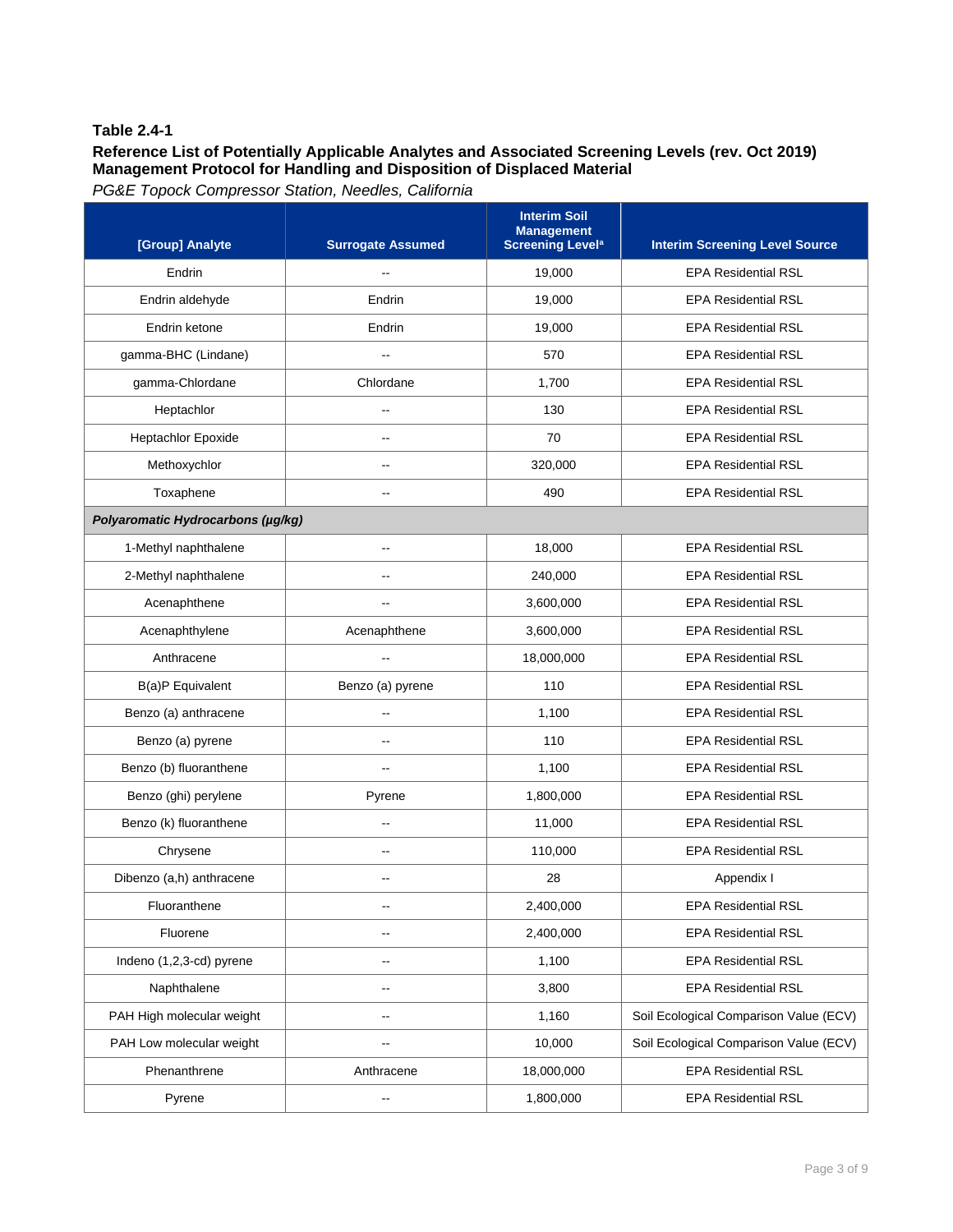### **Reference List of Potentially Applicable Analytes and Associated Screening Levels (rev. Oct 2019) Management Protocol for Handling and Disposition of Displaced Material**

| [Group] Analyte                        | <b>Surrogate Assumed</b>                 | <b>Interim Soil</b><br><b>Management</b><br><b>Screening Level<sup>a</sup></b> | <b>Interim Screening Level Source</b>  |  |
|----------------------------------------|------------------------------------------|--------------------------------------------------------------------------------|----------------------------------------|--|
| Polychlorinated Biphenyls (µg/kg)      |                                          |                                                                                |                                        |  |
| Aroclor 1016                           | --                                       | 4,100                                                                          | <b>EPA Residential RSL</b>             |  |
| Aroclor 1221                           | --                                       | 200                                                                            | <b>EPA Residential RSL</b>             |  |
| Aroclor 1232                           |                                          | 170                                                                            | <b>EPA Residential RSL</b>             |  |
| Aroclor 1242                           | --                                       | 230                                                                            | <b>EPA Residential RSL</b>             |  |
| Aroclor 1248                           |                                          | 230                                                                            | <b>EPA Residential RSL</b>             |  |
| Aroclor 1254                           | --                                       | 240                                                                            | <b>EPA Residential RSL</b>             |  |
| Aroclor 1260                           | $-1$                                     | 240                                                                            | <b>EPA Residential RSL</b>             |  |
| Aroclor 1262                           | Aroclor 1254                             | 240                                                                            | <b>EPA Residential RSL</b>             |  |
| Aroclor 1268                           | Aroclor 1254                             | 240                                                                            | <b>EPA Residential RSL</b>             |  |
| <b>Total PCBs</b>                      | Polychlorinated Biphenyls (high<br>risk) | 204                                                                            | Soil Ecological Comparison Value (ECV) |  |
| Semivolatile Organic Compounds (µg/kg) |                                          |                                                                                |                                        |  |
| 1,1'-Biphenyl                          | $\overline{a}$                           | 47,000                                                                         | <b>EPA Residential RSL</b>             |  |
| 1,2,4,5-Tetrachlorobenzene             | --                                       | 23,000                                                                         | <b>EPA Residential RSL</b>             |  |
| 1,4-Dioxane                            | ۵.                                       | 5,300                                                                          | <b>EPA Residential RSL</b>             |  |
| 2,3,4,6-Tetrachlorophenol              |                                          | 1,900,000                                                                      | <b>EPA Residential RSL</b>             |  |
| 2,4,5-Trichlorophenol                  |                                          | 6,300,000                                                                      | <b>EPA Residential RSL</b>             |  |
| 2,4,6-Trichlorophenol                  | --                                       | 7,500                                                                          | <b>DTSC-Residential SL</b>             |  |
| 2,4-Dichlorophenol                     | $-$                                      | 190,000                                                                        | <b>EPA Residential RSL</b>             |  |
| 2,4-Dimethylphenol                     | --                                       | 1,300,000                                                                      | <b>EPA Residential RSL</b>             |  |
| 2,4-Dinitrophenol                      | $-$                                      | 130,000                                                                        | <b>EPA Residential RSL</b>             |  |
| 2,4-Dinitrotoluene                     | --                                       | 1,700                                                                          | <b>EPA Residential RSL</b>             |  |
| 2,6-Dinitrotoluene                     | $\overline{a}$                           | 360                                                                            | <b>EPA Residential RSL</b>             |  |
| 2-Chloronaphthalene                    | --                                       | 4,800,000                                                                      | <b>EPA Residential RSL</b>             |  |
| 2-Chlorophenol                         | --                                       | 390,000                                                                        | <b>EPA Residential RSL</b>             |  |
| 2-Methylphenol (o-Cresol)              | --                                       | 3,200,000                                                                      | <b>EPA Residential RSL</b>             |  |
| 2-Nitroaniline                         | --                                       | 630,000                                                                        | <b>EPA Residential RSL</b>             |  |
| 3,3-Dichlorobenzidene                  |                                          | 1,200                                                                          | <b>DTSC-Residential SL</b>             |  |
| 3-Nitroaniline                         | Nitroaniline, 2-                         | 630,000                                                                        | <b>EPA Residential RSL</b>             |  |
| 4,6-Dinitro-2-methylphenol             | --                                       | 5,100                                                                          | <b>EPA Residential RSL</b>             |  |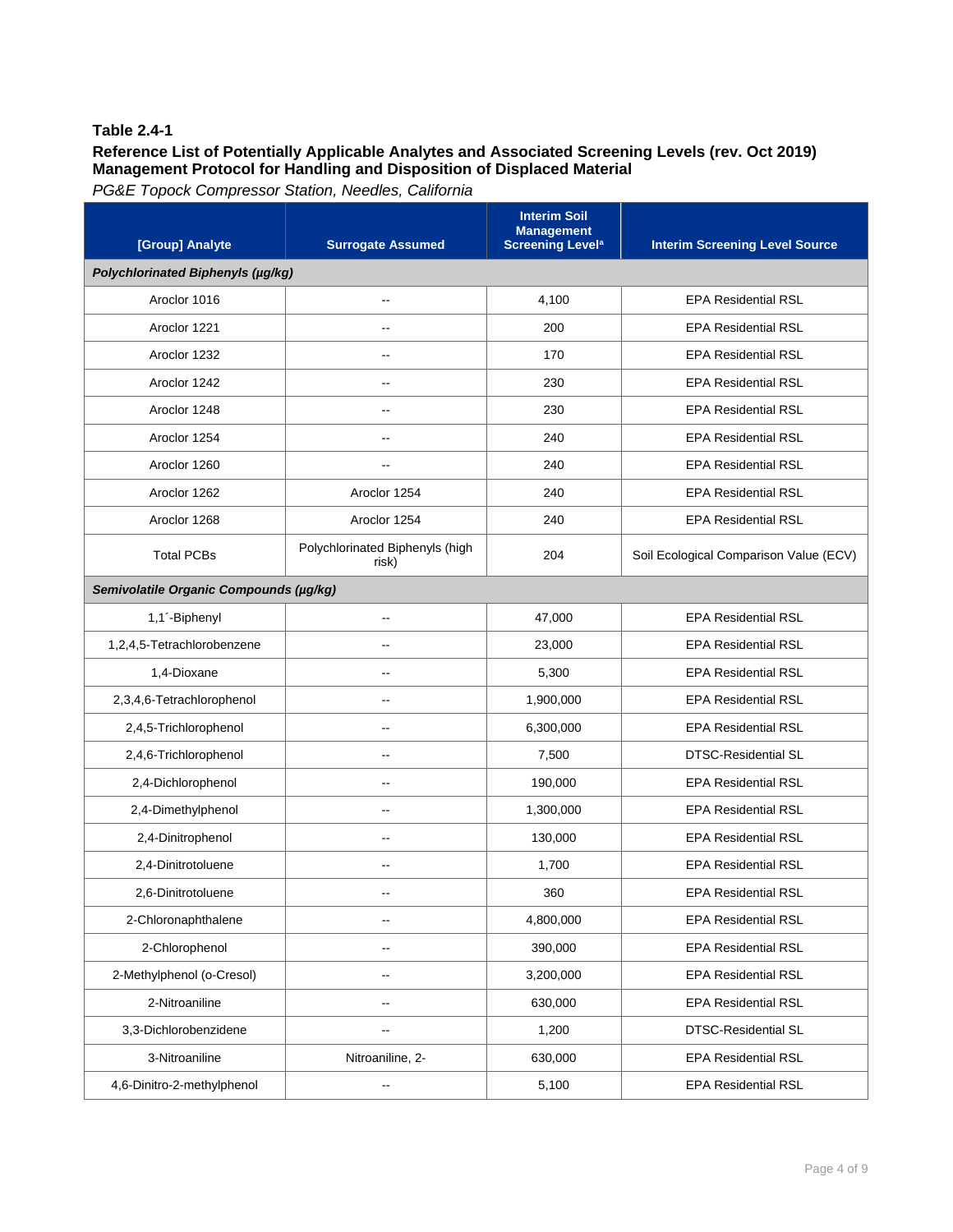# **Reference List of Potentially Applicable Analytes and Associated Screening Levels (rev. Oct 2019) Management Protocol for Handling and Disposition of Displaced Material**

| [Group] Analyte                             | <b>Surrogate Assumed</b> | <b>Interim Soil</b><br><b>Management</b><br><b>Screening Level<sup>a</sup></b> | <b>Interim Screening Level Source</b>          |
|---------------------------------------------|--------------------------|--------------------------------------------------------------------------------|------------------------------------------------|
| 4-Chloro-3-methylphenol                     |                          | 6,300,000                                                                      | <b>EPA Residential RSL</b>                     |
| 4-Chloroaniline                             |                          | 2,700                                                                          | <b>EPA Residential RSL</b>                     |
| 4-Methylphenol (p-Cresol)                   |                          | 500                                                                            | Soil Ecological Comparison Value (ECV)         |
| 4-Nitroaniline                              | --                       | 27,000                                                                         | <b>EPA Residential RSL</b>                     |
| Acetophenone                                |                          | 6,000,000                                                                      | <b>DTSC-Residential SL</b>                     |
| Atrazine                                    |                          | 2,400                                                                          | <b>EPA Residential RSL</b>                     |
| Benzaldehyde                                |                          | 46,000                                                                         | <b>DTSC-Residential SL</b>                     |
| Benzoic acid                                | --                       | 250,000,000                                                                    | <b>EPA Residential RSL</b>                     |
| Benzyl alcohol                              | --                       | 6,300,000                                                                      | <b>EPA Residential RSL</b>                     |
| Bis (2-chloroethoxy) methane                | --                       | 190,000                                                                        | <b>EPA Residential RSL</b>                     |
| Bis (2-ethylhexyl) phthalate                | --                       | 2,870                                                                          | Soil Ecological Comparison Value (ECV)         |
| Butyl benzyl phthalate                      | --                       | 290,000                                                                        | <b>EPA Residential RSL</b>                     |
| Caprolactam                                 | $\overline{a}$           | 31,000,000                                                                     | <b>EPA Residential RSL</b>                     |
| Carbazole                                   | N,N-Diphenylamine        | 6,300,000                                                                      | <b>EPA Residential RSL</b>                     |
| Dibenzofuran                                | --                       | 73,000                                                                         | <b>EPA Residential RSL</b>                     |
| Diethyl phthalate                           |                          | 51,000,000                                                                     | <b>EPA Residential RSL</b>                     |
| Dimethyl phthalate                          | Diethyl Phthalate        | 51,000,000                                                                     | <b>EPA Residential RSL</b>                     |
| Di-N-butyl phthalate                        |                          | 46.9                                                                           | Soil Ecological Comparison Value (ECV)         |
| Di-N-octyl phthalate                        | --                       | 630,000                                                                        | <b>EPA Residential RSL</b>                     |
| Hexachlorobenzene                           | --                       | 210                                                                            | <b>EPA Residential RSL</b>                     |
| Hexachloroethane                            | Щ,                       | 1,800                                                                          | <b>EPA Residential RSL</b>                     |
| N-Nitroso-di-n-propylamine                  | --                       | 78                                                                             | <b>EPA Residential RSL</b>                     |
| N-nitrosodiphenylamine                      | --                       | 110,000                                                                        | <b>EPA Residential RSL</b>                     |
| Pentachlorophenol                           |                          | 1,000                                                                          | <b>EPA Residential RSL</b>                     |
| Phenol                                      | --                       | 19,000,000                                                                     | <b>EPA Residential RSL</b>                     |
| <b>Total Petroleum Hydrocarbons (mg/kg)</b> |                          |                                                                                |                                                |
| TPH as diesel                               |                          | 260                                                                            | SF RWQCB ESL for direct exposure (Jan<br>2019) |
| TPH as gasoline                             |                          | 430                                                                            | SF RWQCB ESL for direct exposure (Jan<br>2019) |
| TPH as motor oil                            |                          | 12,000                                                                         | SF RWQCB ESL for direct exposure (Jan<br>2019) |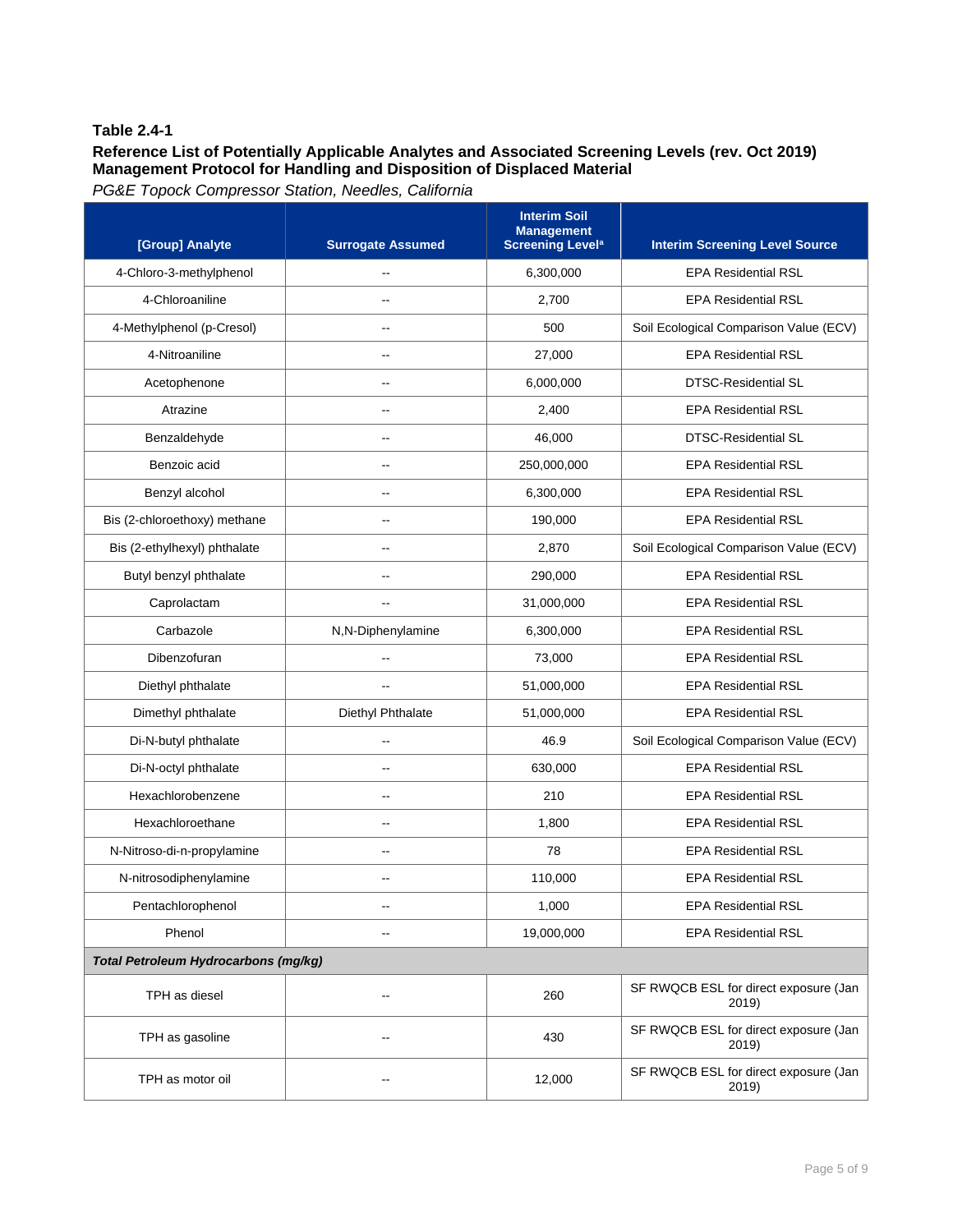### **Reference List of Potentially Applicable Analytes and Associated Screening Levels (rev. Oct 2019) Management Protocol for Handling and Disposition of Displaced Material**

| [Group] Analyte                               | <b>Surrogate Assumed</b> | <b>Interim Soil</b><br><b>Management</b><br><b>Screening Level<sup>a</sup></b> | <b>Interim Screening Level Source</b> |
|-----------------------------------------------|--------------------------|--------------------------------------------------------------------------------|---------------------------------------|
| Volatile Organic Compounds (µg/kg)            |                          |                                                                                |                                       |
| 1,1,1,2-Tetrachloroethane                     | --                       | 2,000                                                                          | <b>DTSC-Residential SL</b>            |
| 1,1,1-Trichloroethane                         |                          | 1,700,000                                                                      | <b>DTSC-Residential SL</b>            |
| 1,1,2,2-Tetrachloroethane                     | $\overline{a}$           | 600                                                                            | <b>DTSC-Residential SL</b>            |
| 1,1,2-Trichloroethane                         |                          | 1,100                                                                          | <b>EPA Residential RSL</b>            |
| 1,1,2-Trichlorotrifluoroethane<br>(Freon 113) |                          | 6,700,000                                                                      | <b>EPA Residential RSL</b>            |
| 1,1-Dichloroethane                            |                          | 3,600                                                                          | <b>DTSC-Residential SL</b>            |
| 1,1-Dichloroethene                            |                          | 230,000                                                                        | <b>EPA Residential RSL</b>            |
| 1,1-Dichloropropene                           | 1,3-Dichloropropene      | 1,800                                                                          | <b>EPA Residential RSL</b>            |
| 1,2,3-Trichlorobenzene                        | $\overline{a}$           | 63,000                                                                         | <b>DTSC-Residential SL</b>            |
| 1,2,3-Trichloropropane                        | $-$                      | 1.5                                                                            | DTSC-Residential SL                   |
| 1,2,4-Trichlorobenzene                        |                          | 24,000                                                                         | <b>EPA Residential RSL</b>            |
| 1,2,4-Trimethylbenzene                        | --                       | 300,000                                                                        | <b>EPA Residential RSL</b>            |
| 1,2-Dibromo-3-chloropropane                   | --                       | 5.3                                                                            | <b>EPA Residential RSL</b>            |
| 1,2-Dibromoethane                             |                          | 36                                                                             | <b>DTSC-Residential SL</b>            |
| 1,2-Dichlorobenzene                           |                          | 1,800,000                                                                      | <b>EPA Residential RSL</b>            |
| 1,2-Dichloroethane                            |                          | 460                                                                            | <b>EPA Residential RSL</b>            |
| 1,2-Dichloropropane                           |                          | 2,500                                                                          | <b>EPA Residential RSL</b>            |
| 1,3,5-Trimethylbenzene                        |                          | 270,000                                                                        | <b>EPA Residential RSL</b>            |
| 1,3-Dichlorobenzene                           | 1,2-Dichlorobenzene      | 1,800,000                                                                      | <b>EPA Residential RSL</b>            |
| 1,3-Dichloropropane                           |                          | 410,000                                                                        | <b>DTSC-Residential SL</b>            |
| 1,4-Dichlorobenzene                           |                          | 2,600                                                                          | <b>EPA Residential RSL</b>            |
| 2,2-Dichloropropane                           | 1,2-Dichloropropane      | 2,500                                                                          | <b>EPA Residential RSL</b>            |
| 2-Chlorotoluene                               | $\overline{\phantom{a}}$ | 470,000                                                                        | DTSC-Residential SL                   |
| 2-Hexanone                                    | --                       | 200,000                                                                        | <b>EPA Residential RSL</b>            |
| 4-Isopropyltoluene                            | Cumene                   | 1,900,000                                                                      | <b>EPA Residential RSL</b>            |
| Acetone                                       | $\overline{\phantom{a}}$ | 61,000,000                                                                     | <b>EPA Residential RSL</b>            |
| Acrolein                                      |                          | 140                                                                            | <b>EPA Residential RSL</b>            |
| Acrylonitrile                                 | -−                       | 250                                                                            | <b>EPA Residential RSL</b>            |
| Benzene                                       | --                       | 330                                                                            | DTSC-Residential SL                   |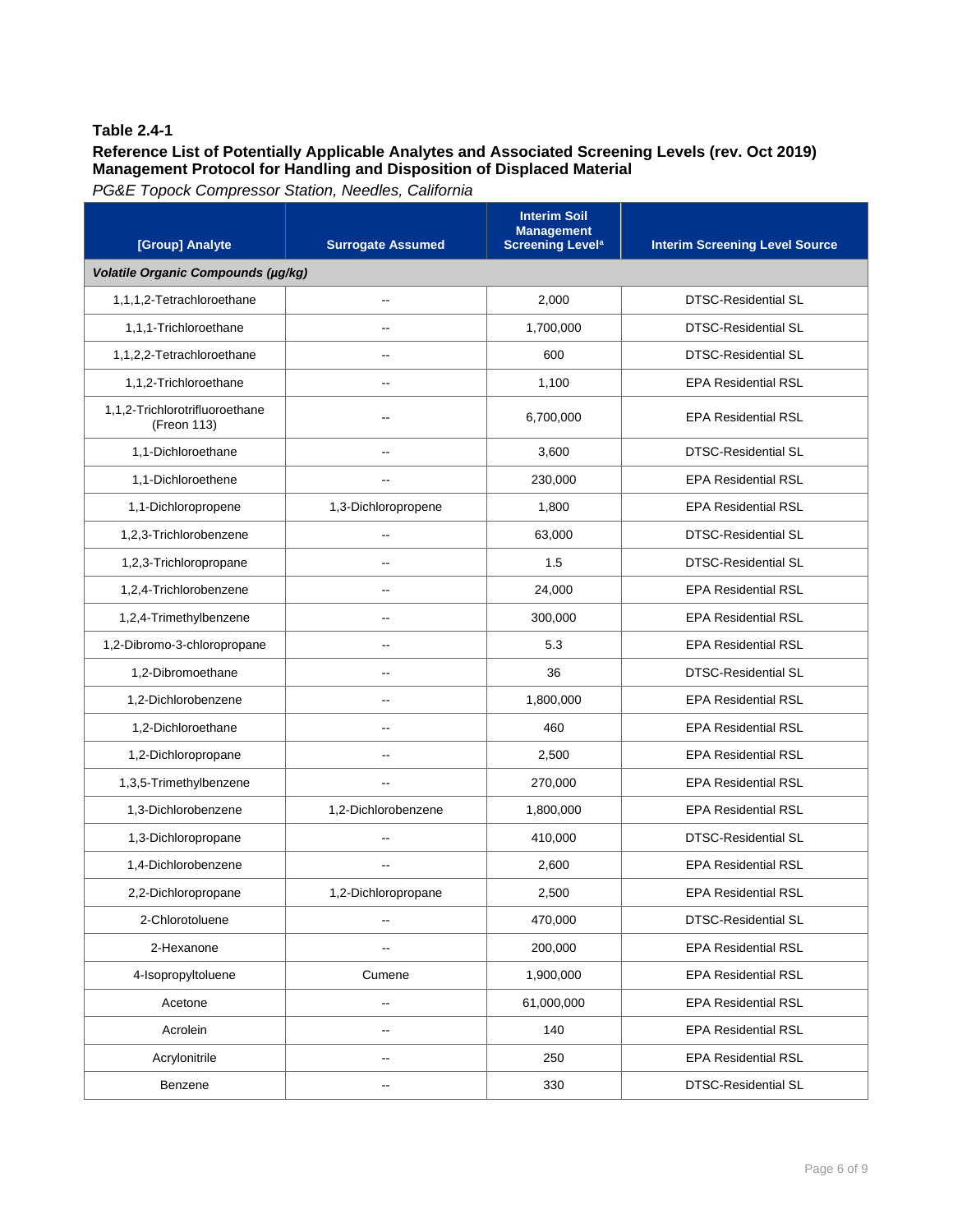# **Reference List of Potentially Applicable Analytes and Associated Screening Levels (rev. Oct 2019) Management Protocol for Handling and Disposition of Displaced Material**

| [Group] Analyte                | <b>Surrogate Assumed</b> | <b>Interim Soil</b><br><b>Management</b><br><b>Screening Level<sup>a</sup></b> | <b>Interim Screening Level Source</b> |
|--------------------------------|--------------------------|--------------------------------------------------------------------------------|---------------------------------------|
| Bis (2-chloroethyl) ether      |                          | 230                                                                            | <b>EPA Residential RSL</b>            |
| Bis (2-chloroisopropyl) ether  |                          | 2,000,000                                                                      | <b>DTSC-Residential SL</b>            |
| Bromobenzene                   |                          | 29,0000                                                                        | <b>EPA Residential RSL</b>            |
| Bromochloromethane             |                          | 150,000                                                                        | <b>EPA Residential RSL</b>            |
| Bromodichloromethane           |                          | 290                                                                            | <b>DTSC-Residential SL</b>            |
| <b>Bromoform</b>               | --                       | 19,000                                                                         | <b>DTSC-Residential SL</b>            |
| Bromomethane                   | $\overline{a}$           | 6,800                                                                          | <b>EPA Residential RSL</b>            |
| Carbon disulfide               |                          | 770,000                                                                        | <b>EPA Residential RSL</b>            |
| Carbon tetrachloride           | --                       | 650                                                                            | <b>EPA Residential RSL</b>            |
| Chlorobenzene                  | --                       | 280,000                                                                        | <b>EPA Residential RSL</b>            |
| Chloroethane                   | $\overline{a}$           | 14,000,000                                                                     | <b>EPA Residential RSL</b>            |
| Chloroform                     | --                       | 320                                                                            | <b>EPA Residential RSL</b>            |
| Chloromethane                  |                          | 110,000                                                                        | <b>EPA Residential RSL</b>            |
| cis-1,2-Dichloroethene         |                          | 18,000                                                                         | <b>DTSC-Residential SL</b>            |
| cis-1,3-Dichloropropene        | Dichloropropene, 1,3-    | 1,800                                                                          | <b>EPA Residential RSL</b>            |
| Cyclohexane                    | $\overline{a}$           | 6,500,000                                                                      | <b>EPA Residential RSL</b>            |
| Dibromochloromethane           | $-$                      | 940                                                                            | <b>DTSC-Residential SL</b>            |
| Dibromomethane                 |                          | 24,000                                                                         | <b>EPA Residential RSL</b>            |
| Dichlorodifluoromethane        | --                       | 87,000                                                                         | <b>EPA Residential RSL</b>            |
| Ethylbenzene                   |                          | 5,800                                                                          | <b>EPA Residential RSL</b>            |
| Hexachlorobutadiene            | $-$                      | 1,200                                                                          | <b>DTSC-Residential SL</b>            |
| Hexachlorocyclopentadiene      | --                       | 1,800                                                                          | <b>EPA Residential RSL</b>            |
| Isophorone                     |                          | 570,000                                                                        | <b>EPA Residential RSL</b>            |
| Isopropylbenzene               |                          | 1,900,000                                                                      | <b>EPA Residential RSL</b>            |
| m,p-Xylenes                    | Xylene, m-               | 550,000                                                                        | <b>EPA Residential RSL</b>            |
| Methyl acetate                 | --                       | 24,000,000                                                                     | DTSC-Residential SL                   |
| Methyl ethyl ketone            | --                       | 27,000,000                                                                     | <b>EPA Residential RSL</b>            |
| Methyl isobutyl ketone         | --                       | 33,000,000                                                                     | <b>EPA Residential RSL</b>            |
| Methyl tert-butyl ether (MTBE) |                          | 47,000                                                                         | <b>EPA Residential RSL</b>            |
| Methylcyclohexane              | Cyclohexane              | 5,500,000                                                                      | DTSC-Residential SL                   |
| Methylene chloride             | -−                       | 2,200                                                                          | DTSC-Residential SL                   |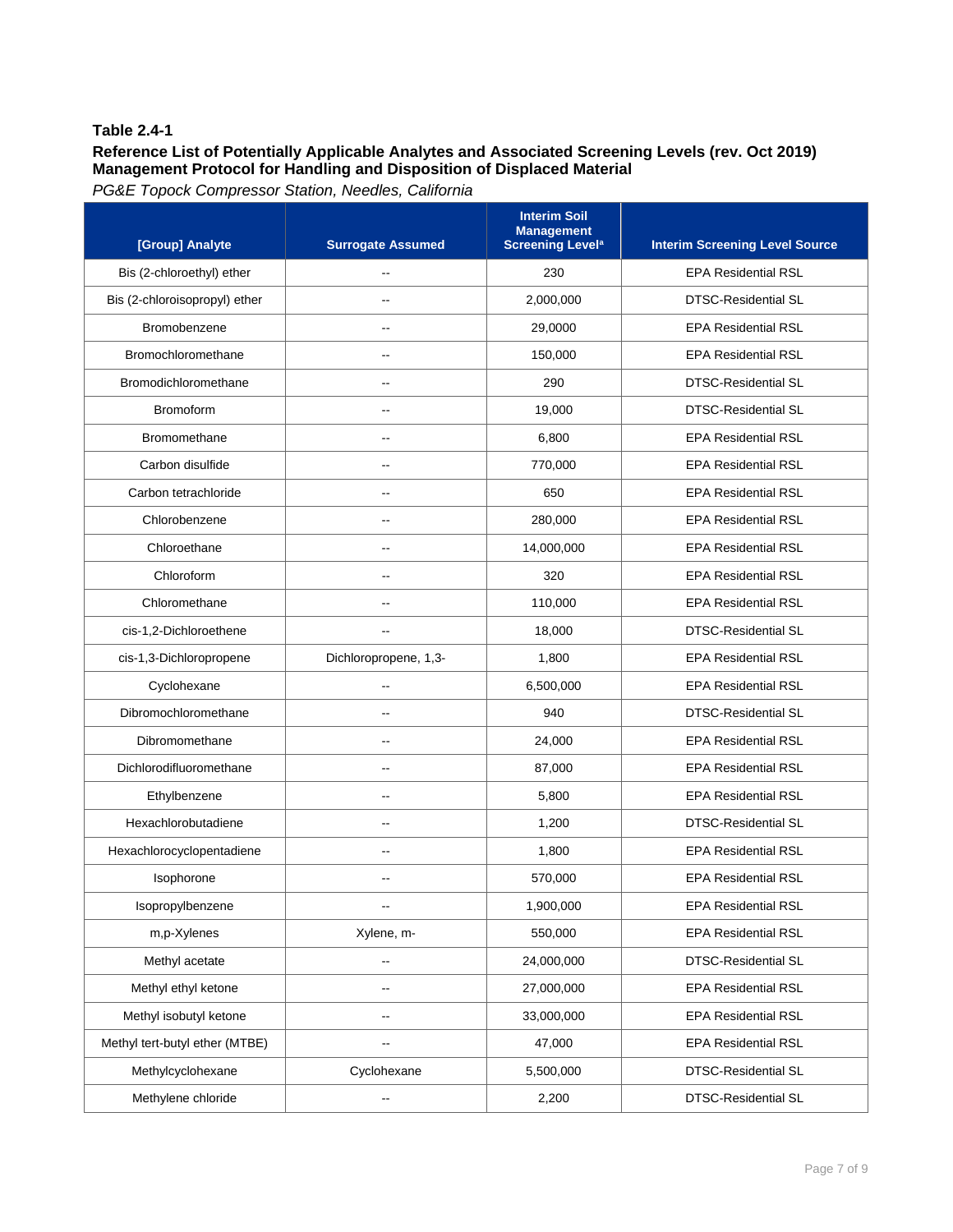### **Reference List of Potentially Applicable Analytes and Associated Screening Levels (rev. Oct 2019) Management Protocol for Handling and Disposition of Displaced Material**

*PG&E Topock Compressor Station, Needles, California* 

| [Group] Analyte                      | <b>Surrogate Assumed</b> | <b>Interim Soil</b><br><b>Management</b><br><b>Screening Level<sup>a</sup></b> | <b>Interim Screening Level Source</b> |
|--------------------------------------|--------------------------|--------------------------------------------------------------------------------|---------------------------------------|
| N-Butylbenzene                       |                          | 2,400,000                                                                      | <b>DTSC-Residential SL</b>            |
| Nitrobenzene                         | $-$                      | 5,100                                                                          | <b>EPA Residential RSL</b>            |
| N-Propylbenzene                      | $\overline{\phantom{a}}$ | 3,800,000                                                                      | <b>EPA Residential RSL</b>            |
| o-Xylene                             | $\overline{\phantom{a}}$ | 650,000                                                                        | <b>EPA Residential RSL</b>            |
| p-Chlorotoluene                      | $\overline{\phantom{a}}$ | 440,000                                                                        | <b>DTSC-Residential SL</b>            |
| sec-Butylbenzene                     | $\overline{\phantom{a}}$ | 2,200,000                                                                      | <b>DTSC-Residential SL</b>            |
| Styrene                              | $\overline{a}$           | 6,000,000                                                                      | <b>EPA Residential RSL</b>            |
| tert-Butylbenzene                    | $\sim$                   | 2,200,000                                                                      | <b>DTSC-Residential SL</b>            |
| Tetrachloroethene                    | $-$                      | 590                                                                            | <b>DTSC-Residential SL</b>            |
| Toluene                              | $-$                      | 1,100,000                                                                      | <b>DTSC-Residential SL</b>            |
| trans-1,2-Dichloroethene             | $-$                      | 130.000                                                                        | <b>DTSC-Residential SL</b>            |
| trans-1,3-Dichloropropene            | Dichloropropene, 1,3-    | 1,800                                                                          | <b>EPA Residential RSL</b>            |
| Trichloroethene                      | $\overline{\phantom{a}}$ | 940                                                                            | <b>EPA Residential RSL</b>            |
| Trichlorofluoromethane (Freon<br>11) |                          | 1,200,000                                                                      | <b>DTSC-Residential SL</b>            |
| Vinyl chloride                       |                          | 8.2                                                                            | <b>DTSC-Residential SL</b>            |
| Xylenes, total                       | Xylenes                  | 580,000                                                                        | <b>EPA Residential RSL</b>            |

Notes:

This table presents a reference list of analytes and associated screening levels that may be applicable for making decisions related to disposition of displaced site materials. The specific analytes and screening levels applicable for characterization of displaced material will be determined based on the origin of the material and potential disposition locations.

a Interim Screening Levels – The screening levels for metals are predominantly Topock-specific soil background values. However, if a background value is not available then the lesser of the human health screening level or the ecological comparison value is used. If a DTSC HHRA Note 3 Screening Level is not available, then the lesser of the USEPA residential regional screening level (RSL) or the ecological comparison value is used. When applicable, RSLs are adjusted to include toxicity factors from Appendix I of California OEHHA Toxicity Criteria, September 2018 (22 CCR, Section 69021 and 69022), if these levels are the most conservative. It is assumed that the project-specific soil cleanup goal will be equal to or greater than these levels.

**b** Note that 50 ng/kg is the agreed upon value for soil management decision at the Topock site, the risk based screening level for a residential scenario is 4.8 ng/kg.

Background = Final Soil Background Investigation at Pacific Gas and Electric Company Topock Compressor Station, Needles, California (CH2M HIll 2009c) and Determination of Thallium Ambient/Background Concentration at the Pacific Gas and Electric Company Topock Compressor Station, Needles, California (Jacobs August 13, 2019).

ECV = Ecological Comparison Values; ECV were calculated as needed for constituents detected during the Part A Phase I sampling (Arcadis 2008)

NE = not established

mg/kg = milligrams per kilogram

ng/kg = nanograms per kilogram

µg/kg = micrograms per kilogram